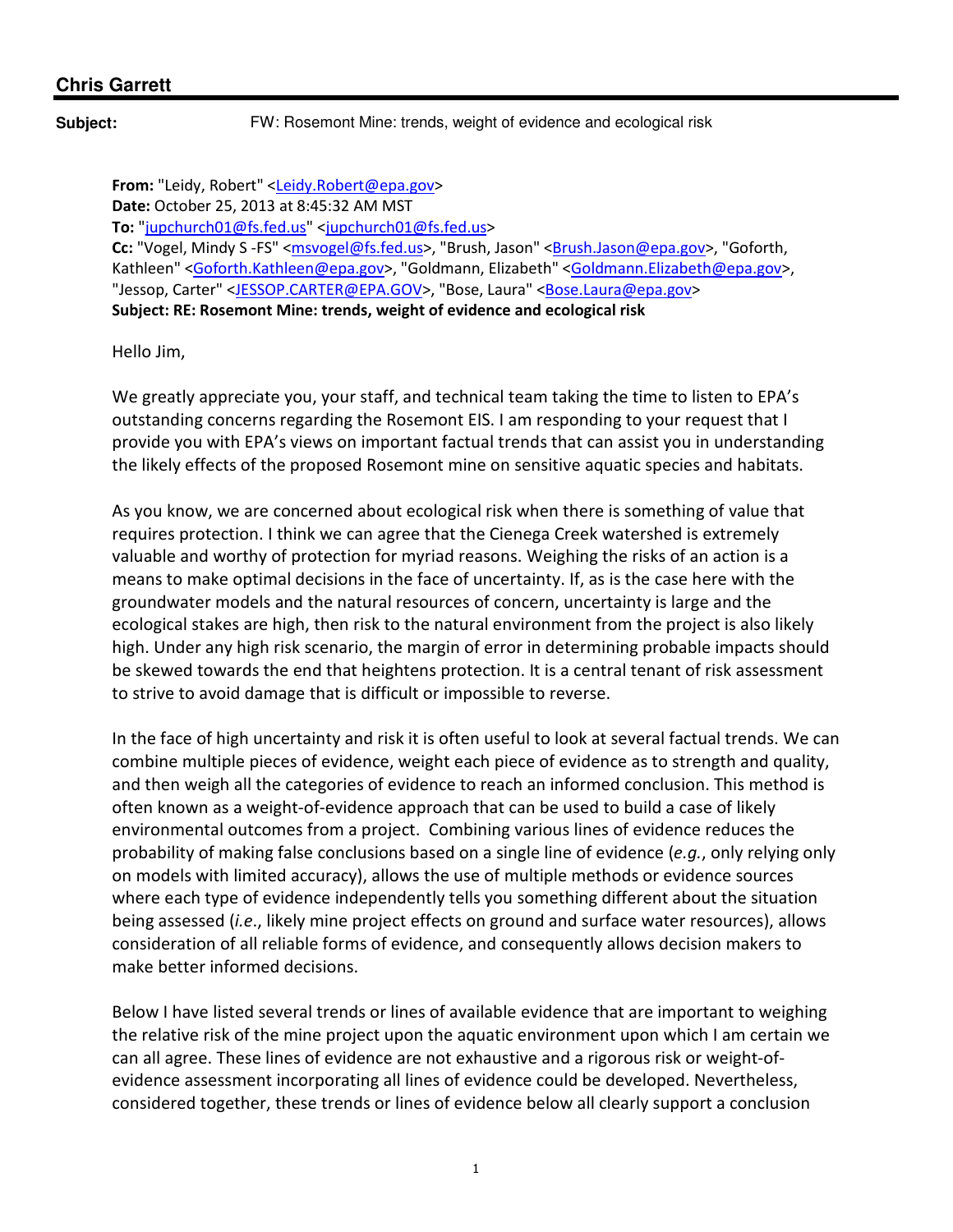that the risks to the aquatic environment from surface and groundwater impacts posed by Rosemont mine project are great.

- Ten federally listed endangered and threatened plant and animal species, several of which are obligate aquatic, survive within the Rosemont project impact and assessment areas. By definition these species populations are already at risk of local extinction, extirpation, or further population declines under current environmental conditions. Experts from the USFWS and BLM acknowledge that some of the best remaining habitat in the American Southwest for the listed fish, amphibians and plants will suffer further loss and degradation from the additive groundwater-related impacts of the mine project. It is well understood that the aquatic resources at risk are of local, regional, national, and arguably, international significance.
- It is a well-known fact that the long-term trend in surface flows in Cienega Creek is one of steep, continuing decline due to several factors including increasing domestic groundwater pumping and persistent natural drought. One consequence of declining ground and surface water availability is a continuing long-term, decreasing trend in the length of available wetted stream channel along Cienega Creek. Currently, during the driest portions of the year only a couple miles of permanent surface water remains in Cienega Creek and only several hundred feet in Empire Gulch (Pima County and BLM have documented in detail these ongoing trends of decreasing surface water availability).
- In response to decreased ground and surface water availability, Pima County has documented changes in the species composition of riparian communities from hydroand mesoriparian communities to more xeric plant communities. Such changes signal that the system may be close to an ecological tipping point wherein there will be large scale, landscape-level changes from wetter- toward drier-end riparian communities. There are several historical examples in the arid American West of this sort of dramatic ecological change; one such example is the arroyo cutting of the  $18<sup>th</sup>$  and  $19<sup>th</sup>$  centuries along Cienega Creek.
- It is a fact that the proposed mine pit will reverse the current direction of groundwater flow away from sensitive aquatic resources near Empire Gulch, Gardner Canyon and Cienega Creek, among other areas, toward and into the mine pit. It is also understood that the mine project will inhibit some mountain front recharge important to maintain these down-gradient aquatic resources. It is accepted that these changes to the regional hydrology and water balance are permanent and irreversible, and therefore will persist in perpetuity. There is no mitigation that can fully offset changes of such great size, extent and impact.
- It is accepted that the abilities of the three groundwater models to accurately reflect changes in groundwater levels decreases with increasing distance from the mine, and the further into the future we project, to a point where the models become speculative. The models are least accurate in predicting drawdown that might affect the most important aquatic and wetland resources.
- Despite groundwater model limitations, the critical tendency is that all three groundwater models show an increasing, long-term trend of significant declines in groundwater levels due to the mine pit. Groundwater declines increase in magnitude over time and at greater distances from the mine pit until equilibrium is reached. The fact that the mine will result in regional groundwater drawdown and the drying of some perennial streams is not in dispute.